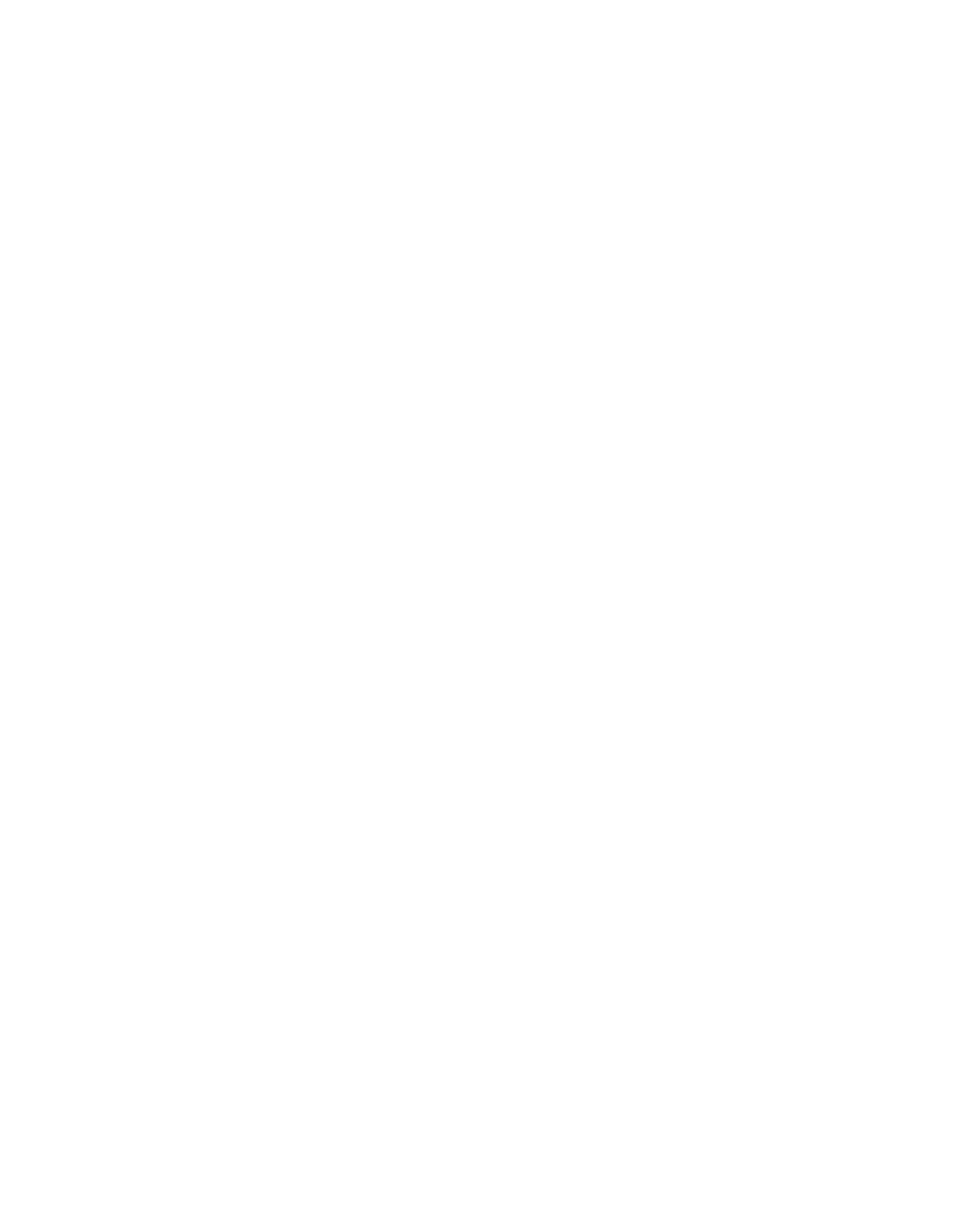# ALTERNATIVE OBJECTIVE FUNCTIONS FOR DEEP CLUSTERING

*Zhong-Qiu Wang*<sup>1</sup>,<sup>2</sup> *, Jonathan Le Roux*<sup>1</sup> *, John R. Hershey*<sup>1</sup>

<sup>1</sup>Mitsubishi Electric Research Laboratories (MERL), USA <sup>2</sup>Department of Computer Science and Engineering, The Ohio State University, USA

# ABSTRACT

The recently proposed deep clustering framework represents a significant step towards solving the cocktail party problem. This study proposes and compares a variety of alternative objective functions for training deep clustering networks. In addition, whereas the original deep clustering work relied on k-means clustering for test-time inference, here we investigate inference methods that are matched to the training objective. Furthermore, we explore the use of an improved *chimera network* architecture for speech separation, which combines deep clustering with mask-inference networks in a multiobjective training scheme. The deep clustering loss acts as a regularizer while training the end-to-end mask inference network for best separation. With further iterative phase reconstruction, our best proposed method achieves a state-of-the-art 11.5 dB signal-to-distortion ratio (SDR) result on the publicly available wsj0-2mix dataset, with a much simpler architecture than the previous best approach.

*Index Terms*— deep clustering, speaker-independent multi-talker speech separation, chimera network, cocktail party problem

### 1. INTRODUCTION

Recent advances have been made on the notoriously hard singlechannel speaker-independent multi-talker speech separation problem, *a.k.a.* the cocktail party problem, using a framework known as *deep clustering*. The deep clustering framework [1, 2] projects each time-frequency (T-F) unit to a high-dimensional embedding such that the pairs of embeddings dominated by the same speaker are closer to each other while those dominated by different speakers are farther apart. This way, speaker assignment can be determined by running a simple clustering on the embeddings at test time. The deep clustering approach was the first to address the *permutation problem*, where the correspondence between the outputs of an algorithm and the references is an arbitrary permutation. This paper follows similar principles but explores alternative formulations of the training and inference objectives, both alone and in combination with other strategies.

In [2], direct optimization of the separation performance was explored using end-to-end training through the clustering step using a segment-level permutation-free objective function that considers all possible permutations of the references when comparing them with the outputs for the current speech segment (typically 400 frames). Only the error for the best matching permutation is used in training. A key property of this approach is that the same networks can be used with any number of sources.

An alternative approach is to perform *direct mask inference* using the permutation-free objective function with networks that directly estimate the labels for a fixed number of sources. Direct mask inference was first used in [1] as a baseline method, using a combination of long short term memory (LSTM) recurrent neural networks (RNNs), and a segment-level permutation-free objective, but without showing good performance. The model in [2] is also a form of direct mask inference, since it uses the segment-level permutation-free objective instead of the deep clustering network, although the underlying architecture is inspired by deep clustering. The direct mask inference approach was revisited in [3] using DNNs and frame-level permutation-free training, along with an oracle "tracing" method to resolve permutations between frames. In [4], the combination of LSTMs and segment-level permutation-free training was adopted, where it was shown to perform nearly as well as deep clustering.

The two approaches appear to be complementary, however, in the sense that combining them into a chimera network, as in [5], can produce better results than either on its own. In the chimera network, the deep clustering task functions as a regularizer to guide the mask inference to perform better separation.

Together with the strong learning power of deep neural networks, all of these approaches have demonstrated overwhelming advantages over previous approaches including graphical modeling approaches [6], spectral clustering approaches [7], and CASA methods [8]

In this study, we introduce several alternative deep clustering objectives that aim to improve clustering performance. We also introduce energy-dependent weighting to reduce the influence of lowenergy bins. For each objective function, an additional run-time inference algorithm is proposed to obtain a ratio mask for separation. For mask-inference networks, we show improvements using an  $L_1$  loss and logistic sigmoid activation in the output layer when estimating the phase-sensitive mask [9]. We show that these improvements extend to the combination with deep clustering via an improved chimera framework.

# 2. DEEP CLUSTERING

The key idea of deep clustering is to use a powerful neural network to learn a high-dimensional embedding for each T-F unit such that the embeddings belonging to the same speaker are close to each other in the embedding space, and farther otherwise. This way, simple clustering methods such as k-means can be performed on the learned embeddings to perform separation at the test stage.

The network computes a unit-length embedding vector  $v_i \in \mathbb{R}^{1 \times D}$ corresponding to the i-th time-frequency element, which corresponds to a particular pair of time-frequency indices  $t$  and  $f$ . Likewise,  $y_i \in \mathbb{R}^{1 \times C}$  is a one-hot label vector indicating which source in a mixture dominates time-frequency bin  $i$ . Vertically stacking these, we form the embedding matrix  $V \in \mathbb{R}^{TF \times D}$ , and the label matrix  $Y \in \mathbb{R}^{TF \times C}$ . The embeddings are learned in a way such that the affinity matrix can be approximated from the embeddings

This work was done while Z.-Q. Wang was an intern at MERL.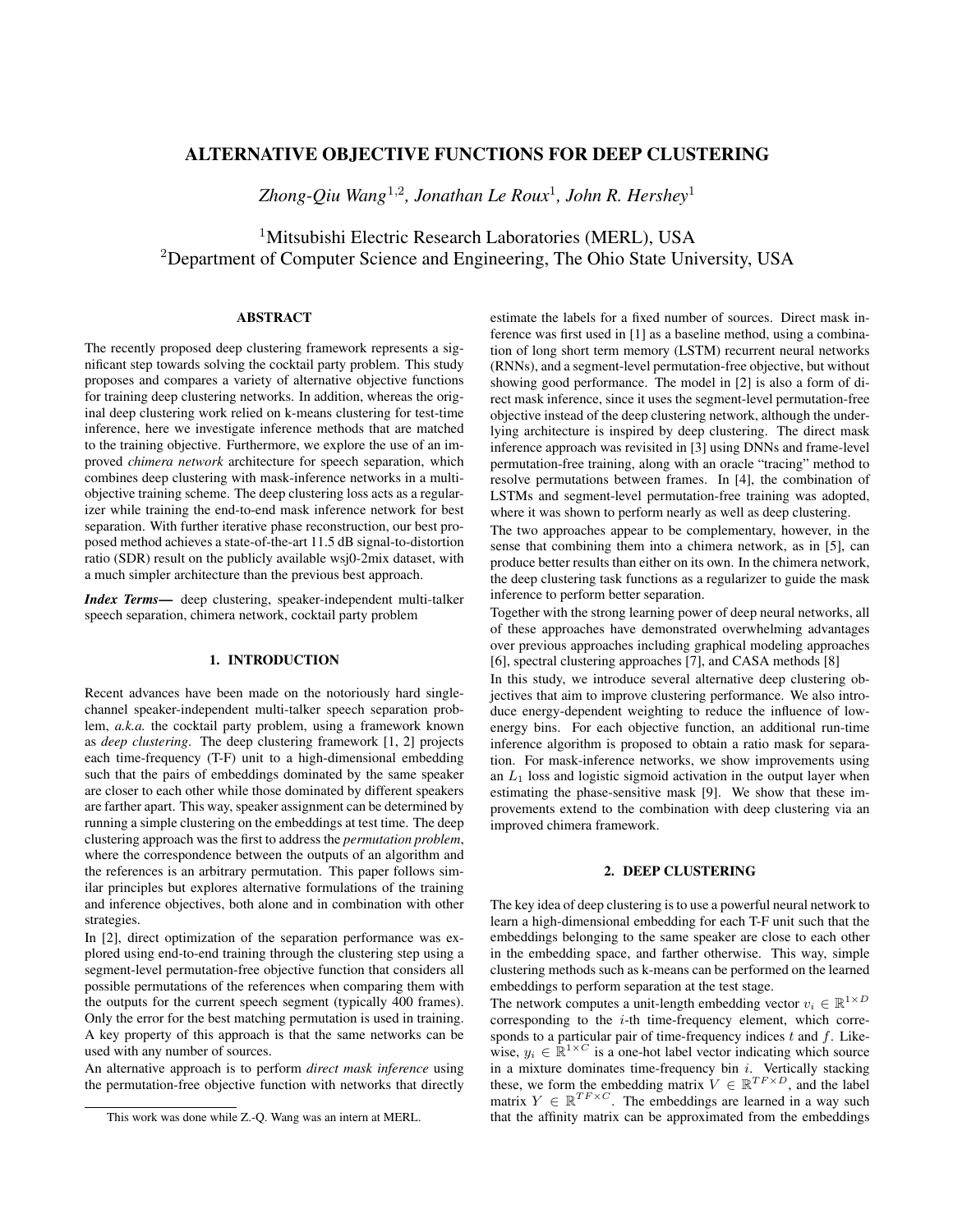by minimizing the following objective function:

$$
\mathcal{L}_{\text{DC, classic}}(V, Y) = ||VV^{\mathsf{T}} - YY^{\mathsf{T}}||_{\text{F}}^{2}
$$
  
=  $||V^{\mathsf{T}}V||_{\text{F}}^{2} + ||Y^{\mathsf{T}}Y||_{\text{F}}^{2} - 2||V^{\mathsf{T}}Y||_{\text{F}}^{2}$   
= 
$$
\sum_{i,j} [(v_{i}, v_{j}) - \langle y_{i}, y_{j} \rangle]^{2}
$$
 (1)

The network architecture of deep clustering is shown in Fig. 1(a).

#### 3. ALTERNATIVE OBJECTIVE FUNCTIONS

Graph Laplacian distance: A problem in the original deep clustering formula when used to infer  $Y$  is that it contains the term  $\|YY^{\mathsf{T}}\|_F^2 = \sum_c N_c^2$ , where  $N_c = \sum_i y_{i,c}$  is the number of bins dominated by speaker c. This regularizes the solution toward clusters of equal size. To avoid this, we can normalize  $YY<sup>T</sup>$  and  $VV<sup>T</sup>$ so the objective is less dependent on cluster size. Consider the following objective, where  $D_V = \text{diag}(VV^{\mathsf{T}} \mathbf{1})$  and similarly for  $D_Y$ :

$$
\mathcal{L}_{\text{DCL}}(V, Y) = ||D_{\text{V}}^{-\frac{1}{2}} V V^{\mathsf{T}} D_{\text{V}}^{-\frac{1}{2}} - D_{\text{Y}}^{-\frac{1}{2}} Y Y^{\mathsf{T}} D_{\text{Y}}^{-\frac{1}{2}}||_{\text{F}}^2
$$
  
= 
$$
||V^{\mathsf{T}} D_{\text{V}}^{-1} V||_{\text{F}}^2 + C - 2 ||V^{\mathsf{T}} D_{\text{V}}^{-\frac{1}{2}} D_{\text{Y}}^{-\frac{1}{2}} Y ||_{\text{F}}^2.
$$
 (2)

If V were a partition matrix, this would be the *chi-squared distance* between  $V$  and  $Y$  [7, 10]. This form also arises in spectral clustering, where the affinity matrix is interpreted as a weighted graph. The matrix  $L = I - D_v^{-\frac{1}{2}} V V^{\mathsf{T}} D_v^{-\frac{1}{2}}$  is a normalized graph Laplacian for the affinity matrix  $VV<sup>T</sup>$ , and its eigendecomposition optimizes the *normalized cut* criterion for graph partitioning [7, 10].  $\mathcal{L}_{\text{DC,L}}$  is the difference between the graph Laplacian of  $\overline{VV}^T$  and that of the ideal affinity matrix  $YY<sup>T</sup>$ , which may help in balancing the classes according to the normalized cut criterion.

Stochastic normalization: Another normalization comes from viewing the affinities as a stochastic matrix, leading to the randomwalk interpretation of spectral clustering [11]. This motivates normalizing the symmetric affinity matrix to be doubly stochastic. For an ordinary affinity matrix this would require an *iterative scaling* procedure [12]; however, because the deep clustering affinity matrix is a symmetric product, we can accomplish this in closed form by conditioning  $V$ :

$$
\bar{V} = \text{diag}(V1)^{-1}V
$$
,  $\tilde{V} = \bar{V} \text{diag}(1^{\text{T}}\bar{V})^{-1/2}$ , (3)

so that  $\check{V}\check{V}^{\mathsf{T}}$  is doubly stochastic [13]. With  $\check{Y}$  similarly obtained from  $Y$ , the doubly stochastic objective is:

$$
\mathcal{L}_{\text{DC},\text{S}}(V,Y) = \|\check{V}\check{V}^{\mathsf{T}} - \check{Y}\check{Y}^{\mathsf{T}}\|_{\text{F}}^2.
$$
 (4)

Deep LDA: In [1], k-means is used to cluster the embeddings to infer the class labels for each TF bin. However, the training objective (1), as a function of the embeddings  $V$  given the reference labels  $Y$ , is different from the inference objective optimized by k-means, as a function of the inferred labels  $Y$  given the embeddings  $V$ . Here we consider modifying the training objective so that it matches that of k-means algorithm used for inference. The k-means objective minimizes the within-class variance of the embeddings  $V$  as a function of their class assignments  $Y$ . However, training the embeddings  $V$ given reference Y under the k-means objective leads to the trivial solution in which all embeddings are the same. Instead, we can use the ratio of the within-class variance to the total variance,

$$
\mathcal{L}_{\text{DC,LDA}}(V, Y) = \frac{\|V - Y(Y^{\mathsf{T}}Y)^{-1}Y^{\mathsf{T}}V\|_{\text{F}}^2}{\|V - \mathbf{1}(\mathbf{1}^{\mathsf{T}}\mathbf{1})^{-1}\mathbf{1}^{\mathsf{T}}V\|_{\text{F}}^2},
$$
\n
$$
= \frac{\sum_{c=1}^{C} \sum_{i, y_{i,c}=1} (v_i - \bar{v}^{(c)})^2}{\sum_{i} (v_i - \bar{v})^2}, \tag{5}
$$

where  $\bar{v}$  is the mean of all the embeddings and  $\bar{v}^{(c)}$  the mean of the embeddings belonging to speaker  $c$ . This is the same objective optimized by linear discriminant analysis  $[14]$ , except that  $V$  is here produced by a neural network instead of being a linear function of the data points.

Note that when inferring  $Y$  given  $V$ , the denominator is a constant, and we recover the k-means objective: training and inference objectives are matched.

Whitened k-means: We consider an alternative to the Deep LDA objective above, where rather than using the denominator in (5) to avoid a trivial solution, we instead normalize  $V$  to have identitycovariance. That is we use a whitened  $\tilde{V} = V(V^T V)^{-1/2}$  in the numerator of (5) to obtain:

$$
\mathcal{L}_{\text{DC,W}}(V, Y) = ||V(V^{\mathsf{T}}V)^{-\frac{1}{2}} - Y(Y^{\mathsf{T}}Y)^{-1}Y^{\mathsf{T}}V(V^{\mathsf{T}}V)^{-\frac{1}{2}}||_{\text{F}}^2
$$
  
=  $D - \text{tr}((V^{\mathsf{T}}V)^{-1}V^{\mathsf{T}}Y(Y^{\mathsf{T}}Y)^{-1}Y^{\mathsf{T}}V).$  (6)

Note that this objective function is a linear transform away from  $\|V(V^{\mathsf{T}}V)^{-1}V^{\mathsf{T}}-Y(Y^{\mathsf{T}}Y)^{-1}Y^{\mathsf{T}}\|_{\mathcal{F}}^2$ , which, similarly to (2), would be the chi-squared distance between  $V$  and  $Y$  if  $V$  were a partition. Introducing weights: Discarding or reducing the influence of T-F bins in silence regions is found to be very important for training deep clustering networks. The estimated mask value for such low-energy bins has little influence on the output, and their labelling is somewhat arbitrary. It is thus likely counterproductive to force the network to learn how to create embeddings for the many such bins. By filtering them out, the network can focus on learning embeddings for the T-F bins that actually contain some speech.

The weighting is applied via a diagonal weight matrix  $W =$  $diag(w)$ . For the classic deep clustering loss, the weighted loss function is formulated as:

$$
\mathcal{L}_{\text{DC, classic},W}(V, Y) = ||W^{1/2} \left( VV^{\mathsf{T}} - YY^{\mathsf{T}} \right) W^{1/2}||_{\text{F}}^2
$$
  
= 
$$
\sum_{i,j} w_i w_j [\langle v_i, v_j \rangle - \langle y_i, y_j \rangle]^2.
$$
 (7)

The weighting mechanism can be efficiently implemented by apply-The weighting inecrialism can be efficiently implemented by applying  $\sqrt{w}$  to both V and Y, and then using Eq. (1) to compute the loss. The weights can be introduced similarly for the other cost functions. There are multiple ways to define the weights for training. A simple option is to use binary voice activity weights  $W_{VA}$  to filter out the T-F bins where none of the sources are significantly active [1], where a source is considered active in T-F bins where its magnitude is within some threshold from its largest magnitude in the utterance:  $w_i = \max_k \left[ 10 \log_{10} (|s_{k,i}|^2 / \max_j |s_{k,j}|^2) > \beta \right]$ , where  $[\cdot]$  is the Iverson bracket and  $|s_{k,i}|$  represents the magnitude of the *i*-th T-F bin of the clean source  $k$ . Another option avoids a hard threshold hyper-parameter and uses soft weights. We use here magnitude ratio weights  $W_{MR}$  defined as the ratio of the mixture magnitude at T-F bin  $i$  over the sum of the mixture magnitudes at all bins within an utterance:  $w_i = |x_i| / \sum_j |x_j|$ , where |x| is the magnitude of the mixture.

Matched inference: Whereas in the above we considered training objectives for the deep network embeddings  $V$ , we here consider inference objectives for the class assignments  $Y$ . In particular, we use the same objective for inference that was used in training in each case. To make this possible, we relax the discrete class assignments and use gradient descent to infer a continuous mask  $\hat{Y}$  given the network's embeddings  $\hat{V}$ :  $\hat{Y} = \arg\min_{Y} \mathcal{L}_{DC}(\hat{V}, Y)$ , for the various training objectives. We parameterize the mask as  $Y = \text{logistic}(Z)$ , where  $Z$  are unconstrained real values, and optimize the above objective with respect to  $Z$  using a gradient descent-based algorithm such as Adam. Note that the deep LDA training objective is de-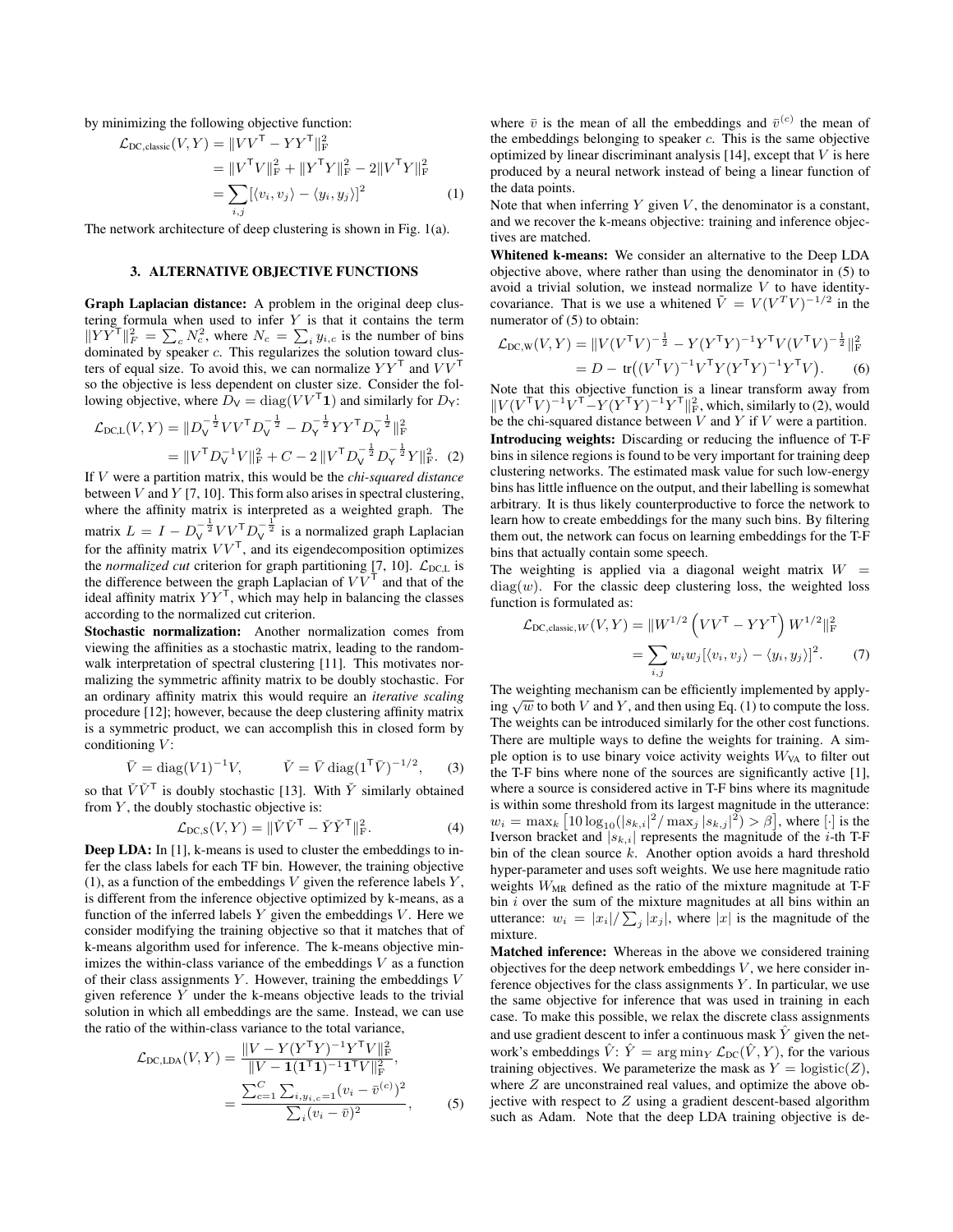

Fig. 1. (a) Deep clustering network, (b) Chimera++ network

signed to match the k-means inference objective, but we can still perform inference of continuous class assignments, using gradient descent instead of k-means, to further improve the result. We initialize the parameters using the binary mask obtained from k-means clustering. More specifically, we first modify all the ones in the binary mask to 0.99 and all the zeros to 0.01, and then apply the logit function to get the pre-activation values of  $Z$  for initialization. Note that for inference, the parameters of the network and  $\hat{V}$  stay fixed, so the optimization is efficient.

#### 4. ARCHITECTURE IMPROVEMENTS

Improved mask-inference networks: In the original deep clustering paper [1], as a comparison with deep clustering, the authors proposed to train a conventional mask-inference (MI) network using a segment-level permutation-free objective based on the magnitude spectrum approximation (MSA):

$$
\mathcal{L}_{\text{MI},\text{MSA}} = \min_{\pi \in \mathcal{P}} \sum_{c} \|\hat{M}_c \circ |X| - |S_{\pi(c)}|\|^2, \tag{8}
$$

where  $P$  is the set of permutations on  $\{1, \ldots, C\}$ ,  $|X|$  the mixture magnitude,  $\hat{M}_c$  the c-th estimated mask, and  $|S_c|$  the magnitude of the c-th reference source. Although this baseline performed poorly, in a follow-up paper [2], this permutation-free objective was used to train an MSA estimation network built upon a deep clustering network with unfolded k-means steps, this time leading to stateof-the-art results. In [9] the phase-sensitive spectrum approximation (PSA) was shown to outperform MSA for separating speech from non-stationary interference. Subsequently in [4], PSA estimation was combined with the segment-level permutation-free objective resulting in improved performance. It is common in PSA to truncate the mask values to the range  $[0, 1]$ , and therefore truncate the phase-sensitive spectrum target to the range  $[0, |X|]$ . Using  $T_a^b(x) = \min(\max(x, a), b)$ , the truncated PSA (tPSA) objective is

$$
\mathcal{L}_{\text{MI},\text{tPSA},L_2} = \min_{\pi \in \mathcal{P}} \sum_c \left\| \hat{M}_c \circ |X| - \mathcal{T}_0^{|X|} \left( |S_{\pi(c)}| \circ \cos(\theta_X - \theta_{\pi(c)}) \right) \right\|^2, \quad (9)
$$

where  $\theta_X$  is the mixture phase and  $\theta_c$  the phase of the *c*-th source. To allow the network more flexibility, we use the logistic sigmoid activation, whereas the softmax activation was used in [4]. We also introduce a loss function that uses the  $L_1$  distance instead of the squared  $L_2$  distance in Eq. (9), denoted by  $\mathcal{L}_{ML,PSA, L_1}$ . This is motivated by the fact that the histogram of clean STFT magnitudes in

anechoic environments is similar to a Laplacian distribution (or a super-Gaussian distribution [15]), and so is the error term distribution, as suggested in our previous study [16]. In our experiments, we found that using the logistic sigmoid activation in combination with the  $\mathcal{L}_{\text{MI,PSA},L_1}$  loss leads to better performance than corresponding results in [4].

Chimera++ network: In [5], a chimera network is introduced that combines deep clustering with MI in a multi-task learning fashion, leveraging the regularizing property of the deep clustering loss and the simplicity of the mask-inference network. In the original chimera network, the mask inference branch grows out from the embedding layer. The motivation for this is unclear as the embedding layer exists to satisfy the deep clustering objective, whereas mask inference does not require such tight coupling with the embeddings. We propose to graft the mask inference at the BLSTM hidden layer output, yielding a conceptually simpler and computationally faster network, shown in Fig. 1(b). We refer to it as chimera++. The loss function we minimize is a weighted sum of a deep clustering loss and an MI loss:

$$
\mathcal{L}_{\text{chi}_{\alpha}^{++}} = \alpha \mathcal{L}_{\text{DC}}(V, Y) + (1 - \alpha) \mathcal{L}_{\text{MI}}.
$$
 (10)

At run time, we only need the MI output to make predictions.

### 5. EXPERIMENTAL VALIDATION

#### 5.1. Setup

We evaluate our algorithms on the publicly-available wsj0-2mix dataset [1], which has been used by many studies after the debut of the deep clustering algorithm. It contains 20,000 utterances (∼30h) in the training data and 5,000 utterances (∼10h) in the validation data, both of which are created by randomly mixing two utterances of two randomly-chosen speakers from the WSJ0 training data (si\_tr\_s). Each mixture of the 3,000 utterances ( $\sim$ 5h) in the testing data is generated by mixing two utterances from two randomlychosen speakers in the WSJ0 validation (si dt 05) and testing set (si et 05). Note that the speakers in our validation set are also included in the training set (of course, the utterances are different), so we denote it as closed speaker condition (CSC), while the test set consists of an unseen set of speakers, therefore we denote it as open speaker condition (OSC). The SNR of each mixture is randomly drawn between 0 dB and 10 dB. The sampling rate is 8 kHz.

Our model contains four BLSTM layers each with 600 units in each direction. The network is trained from scratch on 400-frame segments using the Adam algorithm. 0.3 dropout is applied on the output of each BLSTM layer except the last one. No curriculum learning or recurrent dropout [2, 17, 18] is incorporated in our system. The window length is 32ms, the hop size is 8ms, and the square root of the Hann window is used as the analysis window. 256-point DFT is performed to extract the 129-dimensional log magnitude feature of each frame for BLSTM training. The run-time clustering is always performed on the entire utterance. Following [2],  $\beta$  in  $W_{VA}$  is empirically set to -40. For multi-task learning, although the model is trained using a combination of deep clustering loss and MI loss, we only use the MI loss during validation for model selection. At run time, we use the output from the MI branch as the masks for separation. The  $\alpha$  coefficient is set through cross-validation.

#### 5.2. Iterative Phase Reconstruction

In most deep learning studies for speech separation or enhancement, only the magnitude is enhanced, and the noisy phase is used directly for time-domain re-synthesis, largely because the phase pat-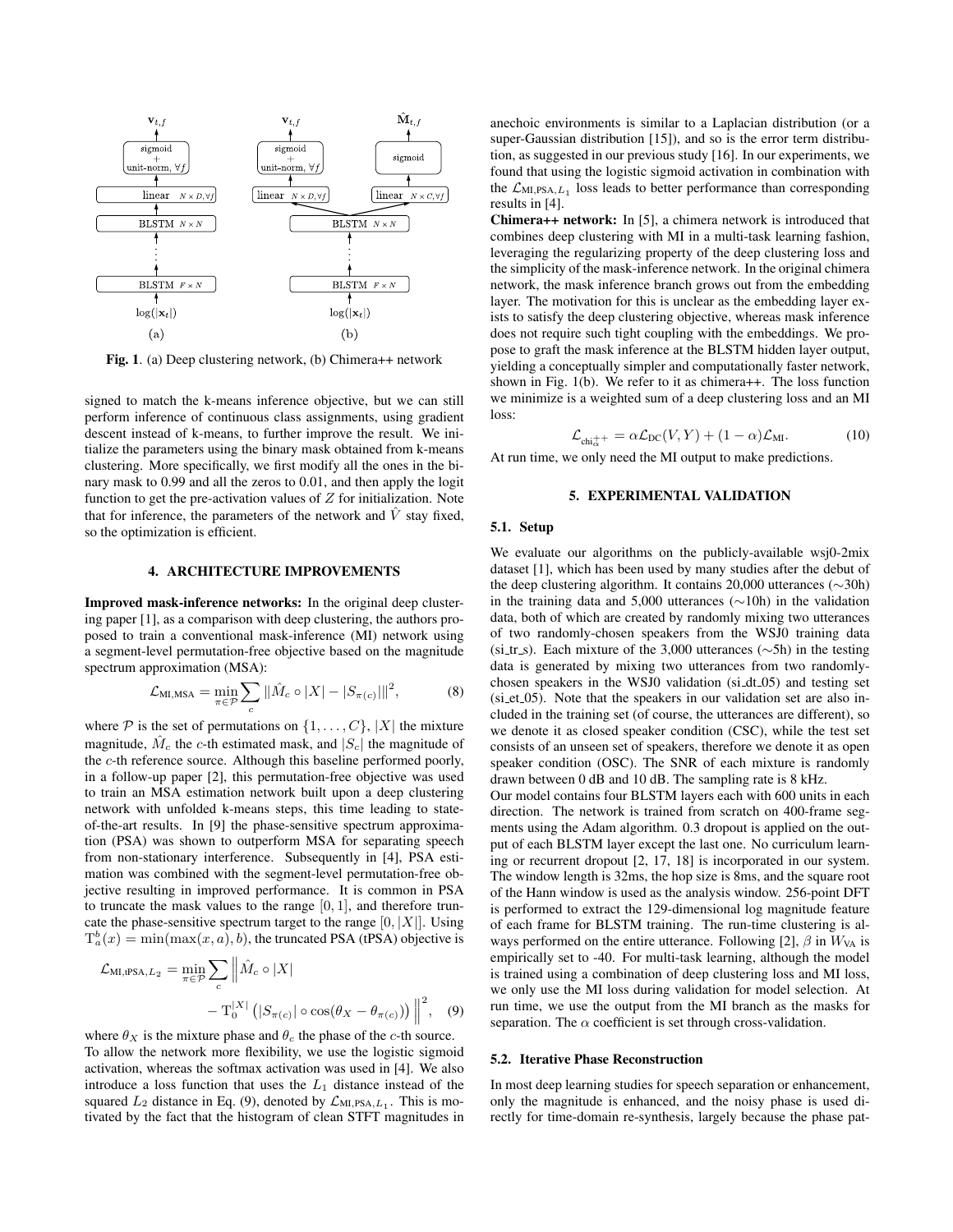Table 1. SDR (dB) performance on wsj0-2mix.

| Approaches                                   | Dropout | <b>CSC</b> | OSC  |
|----------------------------------------------|---------|------------|------|
| DC (classic, equal weights)                  | 0.0     | 9.6        | 9.5  |
| DC (classic, $W_{VA}$ )                      | 0.0     | 9.8        | 9.7  |
| DC (classic, $W_{VA}$ )                      | 0.3     | 10.0       | 9.9  |
| DC (classic, $W_{MR}$ )                      | 0.0     | 10.0       | 10.0 |
| DC (classic, $W_{MR}$ )                      | 0.3     | 10.3       | 10.2 |
| +run-time inference                          |         | 10.7       | 10.7 |
| $DC(LDA, W_{VA})$                            | 0.0     | 9.5        | 9.4  |
| $DC(LDA, W_{VA})$                            | 0.3     | 9.8        | 9.7  |
| + run-time inference                         |         | 10.2       | 10.1 |
| DC $(S, W_{VA})$                             | 0.3     | 10.1       | 10.0 |
| $DC(S, W_{MR})$                              | 0.3     | 10.2       | 10.1 |
| + run-time inference                         |         | 10.7       | 10.7 |
| DC $(L, W_{VA})$                             | 0.3     | 10.2       | 10.2 |
| + run-time inference                         |         | 10.7       | 10.7 |
| $DC(W, W_{VA})$                              | 0.3     | 10.3       | 10.3 |
| $DC(W, W_{MR})$                              | 0.3     | 10.4       | 10.4 |
| + run-time inference                         |         | 10.9       | 10.9 |
| MI (softmax, tPSA, $L_2$ )                   | 0.3     | 9.1        | 9.1  |
| MI (softmax, tPSA, $L_1$ )                   | 0.3     | 10.0       | 9.8  |
| MI (sigmoid, tPSA, $L_1$ )                   | 0.3     | 10.1       | 10.0 |
| chimera++:                                   |         |            |      |
| DC (W, $W_{VA}$ )+MI (sigmoid, tPSA, $L_1$ ) | 0.3     | 10.9       | 10.9 |
| DC (W, $W_{MR}$ )+MI (softmax, tPSA, $L_1$ ) | 0.3     | 11.1       | 11.1 |
| DC (W, $W_{MR}$ )+MI (sigmoid, tPSA, $L_1$ ) | 0.3     | 11.1       | 11.2 |
| + Griffin-Lim                                |         | 11.2       | 11.3 |
| + MISI                                       |         | 11.4       | 11.5 |

Table 2. SDR (dB) comparison with other systems on wsj0-2mix.

| Approaches                              | CSC. | OSC  |
|-----------------------------------------|------|------|
| DC [1, 2]                               |      | 10.8 |
| DANet-6 anchor $[17, 18]$               |      | 10.4 |
| uPIT (relu, PSA, $L_2$ ) + stacking [4] | 10.0 | 10.0 |
| Proposed                                | 11.4 | 11.5 |
| <b>Oracle Masks:</b>                    |      |      |
| Magnitude Ratio Mask                    | 12.5 | 12.7 |
| <b>Ideal Binary Mask</b>                | 13.2 | 13.5 |
| <b>PSA Mask</b>                         | 16.2 | 164  |

tern is very random and therefore hard to enhance. Conventionally, iterative methods, such as the Griffin-Lim algorithm [19], can recover the clean phase to some extent starting from the noisy phase and a good estimated magnitude by iteratively performing STFT and iSTFT [20]. There are some previous attempts at applying Griffin-Lim to deep-learning-based speech enhancement [21, 22, 23]. However, Griffin-Lim performs iterative reconstruction for each source independently and fails to exploit the constraint that we here separate multiple sources that should sum up to the mixture. We therefore propose to jointly reconstruct the phase of all sources starting from their estimated magnitudes and the noisy phase via the multiple input spectrogram inversion (MISI) algorithm [24], where the sum of the reconstructed time-domain signals after each iteration is constrained to be equal to the mixture signal. The iteration number in MISI and Griffin-Lim is set to five in our experiments.

# 5.3. Results

The SDR results of our algorithm on the wsj0-2mix dataset are reported in Table 1. When using the classic deep clustering loss together with weights  $W<sub>VA</sub>$  and 0.3 feed-forward dropout, we only get to 9.9 dB, which is 0.4 dB worse than the 10.3 dB SDR result reported in [2], likely because the recurrent dropout and curriculum learning are not included in our system. Using weights  $W_{MR}$  for training decreases the gap to 0.1 dB (10.2 vs. 10.3 dB), indicating the effectiveness of the weighting mechanism in the deep clustering algorithm. The LDA objective function gives an unimpressive 9.7 dB SDR performance, possibly because it does not directly compare every T-F pairs as the other objective functions. The best performance among the various deep clustering objective functions is obtained by the  $L_{\text{DC,W}}$  objective function, with 10.4 dB. Future work should aim to understand why  $L_{DC,W}$  outperforms the other objectives in this task and whether this difference holds in other cases.

Starting from the estimated binary masks, run-time inference consistently improves the performance for all the objective functions, leading to 10.9 dB when used in combination with  $L_{DC,W}$ . This is already 0.1 dB better than the previous state-of-the-art result [2].

We managed to reproduce the key SDR results in [4] using the MI network. Note that in [4], even with second-stage stacking, the MI network can only reach 10.0 dB, and 9.4 dB without stacking. In our system, even without further stacking, we obtained a comparable 10.0 dB SDR by using the logistic sigmoid activation together with the  $L_1$  loss for the PSA objective. Switching to the  $L_1$  loss gives a 0.8 dB improvement by itself, from 9.0 to 9.8 dB. This justifies the benefits of the  $L_1$  loss for the PSA objective. By replacing the softmax activation with the logistic sigmoid activation, we observe another 0.2 dB improvement (from 9.8 to 10.0 dB).

Combining deep clustering with MI via multi-task learning improves the performance significantly to 11.2 dB. Note that the network is trained starting from random initialization. In contrast, training the same MI network alone only reaches 10.0 dB, while training the deep clustering network alone only gets to 10.4 dB. This improvement is likely due to the regularizing effect of the deep clustering loss. In our experiments, using weights  $W_{MR}$  in the deep clustering branch significantly improves the performance from 10.9 to 11.2 dB, and using sigmoid activation in the MI output is also better than softmax (11.2 vs. 11.1 dB). Since we only need to use the MI output at run time, the system is also faster as it does not need to produce embeddings and perform run-time clustering anymore.

With the mixture phase and magnitudes estimated from the MI branch, we perform iterative phase reconstruction using MISI, pushing the performance further to 11.5 dB SDR, our current best result. In constrast, using Griffin-Lim independently on each source only reaches 11.3 dB. As the FFT algorithm is very fast even on CPU, we think that iterative phase reconstruction is feasible in practice.

Table 2 lists the performance of competitive approaches on the same wsj0-2mix dataset, together with the performance of various oracle masks. The ideal binary mask is computed based on which source is dominant at each T-F unit and the magnitude ratio mask is computed using the magnitude of each source over the sum of all the magnitudes at each T-F unit. Our result is 0.7 dB better than the previous state-of-the-art algorithm by [2].

### 6. CONCLUDING REMARKS

We proposed multiple alternative loss functions for training deep clustering networks. Among them, the  $L_{DC,W}$  loss leads to the best performance. Run-time inference can lead to consistently better performance for all deep clustering loss functions, at the price of an increase in computational cost. Combining MI with deep clustering in our improved chimera++ architecture significantly improves MI performance. Finally, we show that our best architecture is able to output magnitudes with sufficient quality for a phase reconstruction algorithm such as MISI to further improve performance.